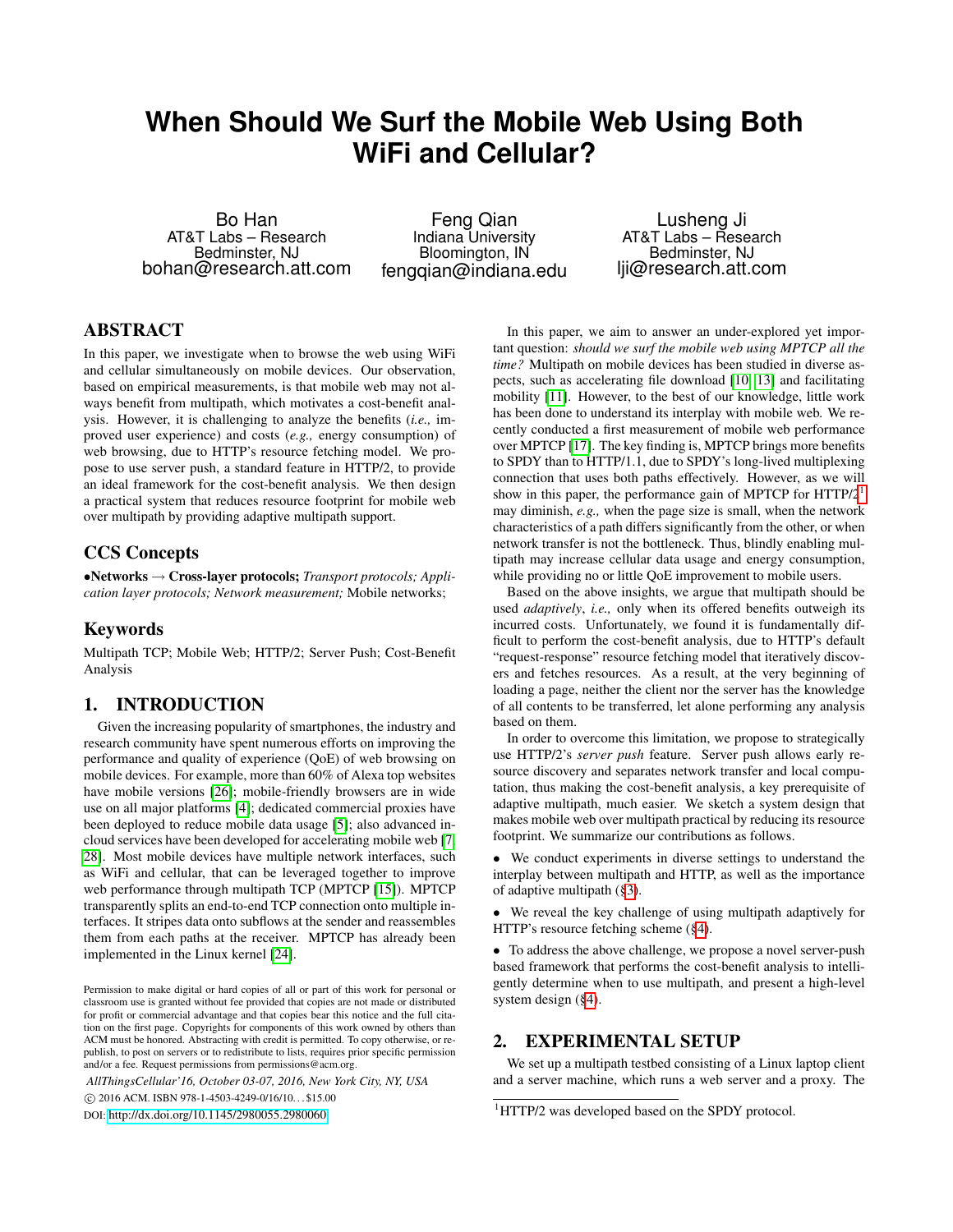

<span id="page-1-2"></span>Figure 1: Experiments E1 (left) and E2 (right): PLT of HTTP/1.1 vs HTTP/2 over single path and multipath. The box plots show the min, 25-th percentile, median, 75-th percentile, and the max, across the 24 sites. The open dot is the mean.

laptop communicates with the server using the WiFi (through an 802.11n AP) and LTE (over a cellular carrier) paths simultaneously. Based on recent measurement studies, we impose additional delay and bandwidth limit on both paths using Dummynet [\[8\]](#page-5-11), to emulate typical link characteristics experienced by urban residents. For WiFi, the throughput is 7.0Mbps for downlink and 2.0Mbps for uplink, and the RTT is 50ms [\[29\]](#page-5-12). For LTE, they are 9.2Mbps (downlink), 2.3Mbps (uplink) and 70ms, respectively [\[19\]](#page-5-13). We use this setup by default, unless otherwise mentioned. The client runs an off-the-shelf Chrome browser (version 43). Each page is loaded with cold-cache 100 times for statistically meaningful results. As we set up our own web server, there is also no in-network caching. We conduct four types of page loading experiments E1 to E4:

E1. HTTP/1.1 Replay. The client fetches pages from our replay server (Google Page Replay [\[1\]](#page-5-14)) that hosts pre-recorded landing pages of 24 popular websites selected from Alexa top 100 websites. E2. HTTP/2 Replay. This is similar to E1 except the web protocol is HTTP/2. Since Google Page Replay does not yet support HTTP/2, we configure an HTTP/2 proxy (nghttpx 1.0.5 [\[2\]](#page-5-15)) colocating with the replay server. The proxy thus incurs negligible forwarding overhead.

E3. HTTP/2 Synthetic Page Fetching. The client downloads synthetic pages with different sizes from the web server (nginx 1.4.6 [\[3\]](#page-5-16)), using the nghttpx  $proxy^2$  $proxy^2$ .

E4. HTTP/2 Server Push. The client loads landing pages of five mirrored websites from the nginx web server. The nghttpx proxy uses the server push feature in HTTP/2 to push all resources.

#### <span id="page-1-0"></span>3. WHY ADAPTIVE MULTIPATH?

We study two representative web protocols, HTTP/1.1 and HTTP/2, over MPTCP. HTTP/1.1 is the *de facto* protocol used by millions of web servers today. As the successor of HTTP/1.1, HTTP/2 [\[6\]](#page-5-17) was standardized in 2015. It provides new features such as multiplexing and server push.

## 3.1 Background: HTTP/1.1 vs. HTTP/2

The left side of Figure [1](#page-1-2) compares the page load time (PLT) of HTTP/1.1 over single-path TCP (SPTCP) and MPTCP. Since WiFi is usually free (or cheaper than LTE) and incurs less energy foot-



<span id="page-1-3"></span>Figure 2: Loading small pages over SPTCP and MPTCP (Experiment E3).

print on mobile devices, we select it as the primary path to initiate MPTCP connections, and use LTE as the secondary one. The results indicate that MPTCP often does not improve (and may even hurt) the performance of HTTP/1.1. This is attributed to the fact that in HTTP/1.1's paradigm, browsers issue a large number of *short-lived* connections, many of which terminate before the secondary path's handshake is completed. The chance of using the secondary path is thus significantly reduced.

We next repeat the experiments for HTTP/2. As shown in the right side of Figure [1,](#page-1-2) MPTCP significantly improves the performance of HTTP/2, with the average reductions of PLT ranging from 18.22% to 57.19%, compared to the best single-path PLT among WiFi and cellular. Unlike HTTP/1.1, HTTP/2 supports multiple outstanding requests by multiplexing many objects onto a *single* connection, thus creating sufficient opportunities to utilize both WiFi and cellular paths. In our MPTCP experiments for HTTP/2, the flow duration increases significantly, making all connections use the secondary path.

*Take-away 1: HTTP/1.1 does not work well with MPTCP, due to its short flow duration. MPTCP can significantly improve the performance of HTTP/2 which employs long-lived multiplexing connections.*

## <span id="page-1-4"></span>3.2 Does MPTCP Always Help HTTP/2?

The results of HTTP/2 over multipath look promising. However, one question remains: *are these PLT reductions always achievable?* In fact, the performance gain of MPTCP diminishes in many scenarios, for example:

• When the page size is small or a warm-cache loading is performed: In this case, page fetching may finish right after the secondary subflow is established. Figure [2](#page-1-3) shows the results for synthetic pages with sizes from 2KB to 100KB (Experiment E3). As the page size becomes smaller, the PLT difference between SPTCP and MPTCP diminishes. Note that prior study shows the median size of warm-cache loading of a mobile page is around 50KB [\[26\]](#page-5-0).

• When the secondary path has a higher latency and lower throughput than the primary: In this case, MPTCP's default scheduler routes most packets to the primary path. To verify it, we repeat E2 by changing the cellular path's characteristics to emulate a typical 3G link (970 Kbps downlink, 331 Kbps uplink, 160 ms RTT [\[19\]](#page-5-13)). As shown in Figure [3,](#page-2-1) MPTCP and SPTCP over WiFi yield similar performance.

• When network transfer is not the bottleneck: Due to local computation (*e.g.,* JavaScript evaluation and page rendering) interleaved with network activities, the web page transfer may exhibit

<span id="page-1-1"></span> $2^2$ For E3 and E4, we use a proxy because the support of HTTP/2, especially for server push, by nginx was still experimental, as of the time of running the experiments.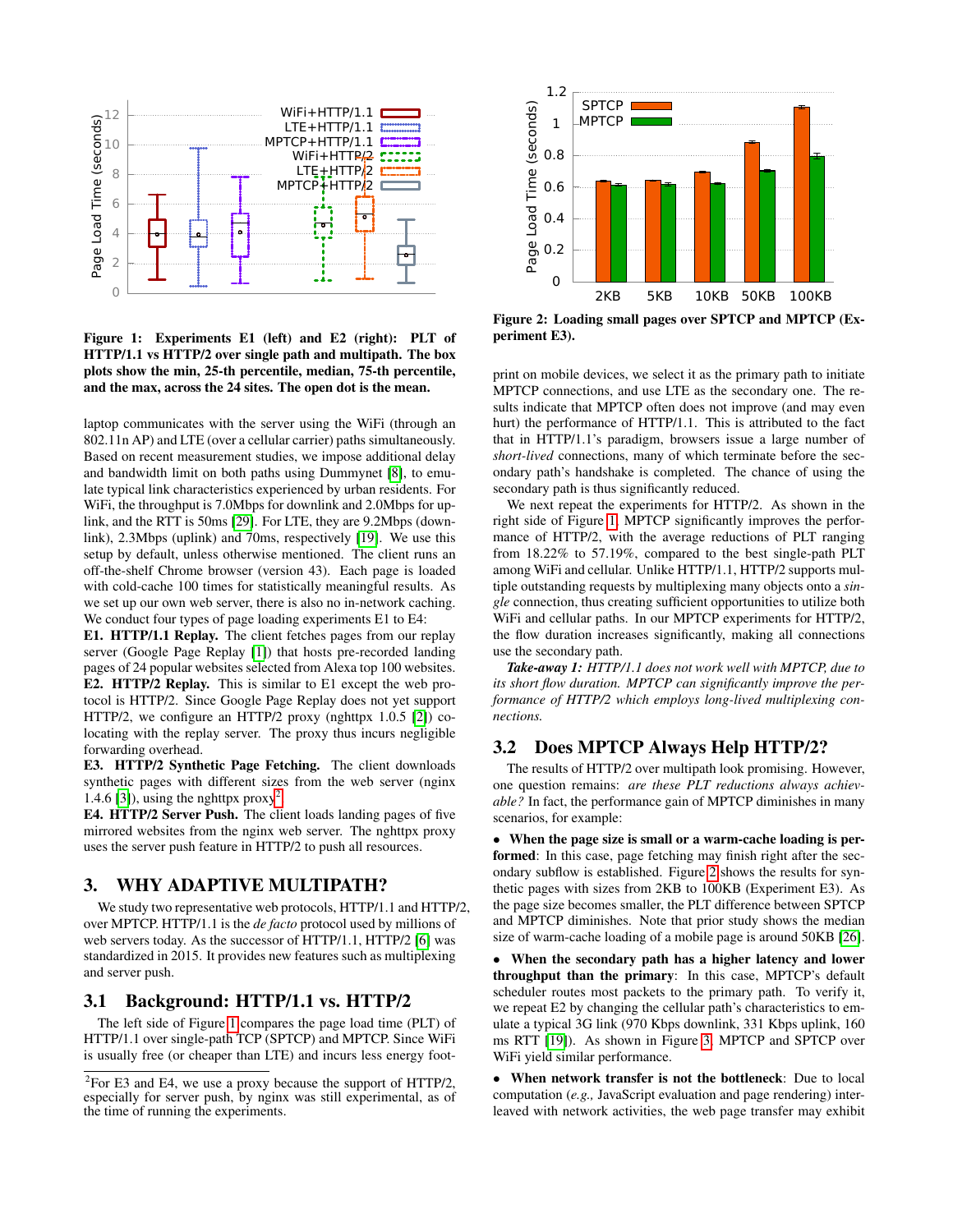

<span id="page-2-1"></span>Figure 3: Repeating E2 with the cellular path emulated as a 3G link.

an intermittent traffic pattern [\[31\]](#page-5-18). In this case, CPU becomes bottleneck, making MPTCP potentially not beneficial since a single path may already provide sufficient bandwidth. This can happen more frequently on complex or poorly designed pages.

*Take-away 2: HTTP/2's multiplexing nature makes it outperform HTTP/1.1 when working over MPTCP. However, MPTCP's benefits may diminish due to several factors such as small page size and poor secondary path.*

## 3.3 Energy Impact of MPTCP

We learn from [§3.2](#page-1-4) that MPTCP may have limited performance gain for HTTP/2. Therefore, blindly using multipath causes unnecessary cellular data usage and potentially significant energy drain. Cellular interfaces are a major battery consumer of mobile devices: 3G radio accounts for 1/3 to 1/2 of the overall device energy con-sumption [\[27\]](#page-5-19), and LTE consumes at least 50% of the overall energy [\[23\]](#page-5-20). For the experiments of fetching small pages, we use the recently proposed single- and multipath power models for Samsung Galaxy Note [\[23\]](#page-5-20) to quantify the radio energy consumption in Figure [4,](#page-2-2) by conducting trace-driven simulations. Comparing Figure [2](#page-1-3) and Figure [4,](#page-2-2) we can see that MPTCP consumes more energy (5.5x to 7.3x) than SPTCP does, but provides marginal performance improvement, when loading small pages. Note Figure [4](#page-2-2) does not include the *tail* energy that can be significant for cellular on some devices. We also conduct a simulation for the experiments of Figure [3,](#page-2-1) using a 3G UMTS power model [\[27\]](#page-5-19). The results indicate that under our configured network conditions ([§3.2\)](#page-1-4), using MPTCP over WiFi and 3G increases the radio energy consumption by 7.5x on average while providing negligible PLT boost as shown in Figure [3.](#page-2-1)

We emphasize that the energy consumption of MPTCP may not always be higher than SPTCP. When MPTCP significantly reduces the PLT, making radios stay up for a much shorter period of time, the overall radio energy consumption may also be reduced. This further motivates our proposal of adaptively performing multipath only when MPTCP brings in performance gains.

*Take-away 3: Compared to SPTCP, MPTCP may incur additional radio energy consumption, which will be wasted if it cannot improve the QoE for mobile web.*

#### <span id="page-2-0"></span>4. TOWARD ADAPTIVE MULTIPATH

The above findings suggest we should use multipath *adaptively* for mobile web: predicting the *costs* (additional cellular data usage and energy consumption) and the *benefits* (improved QoE), and enabling multipath only if the benefits outweigh the costs.



<span id="page-2-2"></span>Figure 4: Normalized radio energy consumption for loading small pages (E3).

Unfortunately, conducting such a cost-benefit analysis is very difficult, if not impossible. Both the costs and benefits are related to how big the to-be-fetched-objects are, and the order and interleaving of the fetching of these objects. HTTP's default "requestresponse" resource fetching model, which iteratively discovers and fetches resources, makes it difficult to predict the costs and benefits. As a result, at the beginning of loading a page, *neither the client nor the server has knowledge of all contents to be fetched, let alone making any prediction based on them.* Thus, we believe changes to the page fetching model are needed to allow early resource discovery, and to enable the client or the server to determine the best content delivery strategy (single- or multipath).

#### <span id="page-2-4"></span>4.1 Leveraging Server Push

We propose to employ *server push*, a standard feature in HTTP/2 [\[6\]](#page-5-17), for the cost-benefit analysis. Server push lets the server proactively send resources to clients. Compared to the conventional paradigm of iteratively fetching resources, it offers three benefits:

• Server push reduces the difficulty of predicting the *costs* of multipath. The ideal usage scenario of server push is, upon the reception of an initial page request, the server gathers most (if not all) resources associated with the page and pushes them in a single bundle to the client. Unlike the conventional iterative resource fetching, network transfer will ideally never be hindered by local computation. Thus, fetching a web page essentially becomes bulk file downloading with a known size. Then we can estimate the costs, *i.e.,* the additional data usage and energy consumption incurred by the secondary path, through either simulations or theoretical modeling (by extending existing TCP models [\[9,](#page-5-21) [25\]](#page-5-22) for MPTCP).

• Server push also makes predicting the *benefits* of multipath easy, by separating network transfer and local computation as much as possible. A recent study [\[7\]](#page-5-3) indicates that after clicking a link, mobile users have a typical tolerance limit of 3 to 5 seconds before most contents of a page are loaded. It suggests that the number of high-utility resources delivered in the first few seconds is a good metric for quantifying the QoE for web browsing<sup>[3](#page-2-3)</sup>. We therefore use  $B_{\text{MPTCP}}^T - B_{\text{SPTCP}}^T$  to quantify the QoE improvements brought by MPTCP, where  $B_{\text{MPTCP}}^T$  and  $B_{\text{SPTCP}}^T$  are the bytes delivered by MPTCP and SPTCP, respectively, in the first  $T$  seconds (a pre-defined threshold, *e.g.*,  $T=3$ ).  $B_{\text{MPTCP}}^T$  and  $B_{\text{SPTCP}}^T$  can also be estimated by simulation or modeling. In contrast, without server

<span id="page-2-3"></span><sup>3</sup>This assumes the resources are prioritized, which can be achieved by profiling resources dependencies using approaches proposed in the literature, either statically [\[21,](#page-5-23) [31\]](#page-5-18) or dynamically [\[7\]](#page-5-3).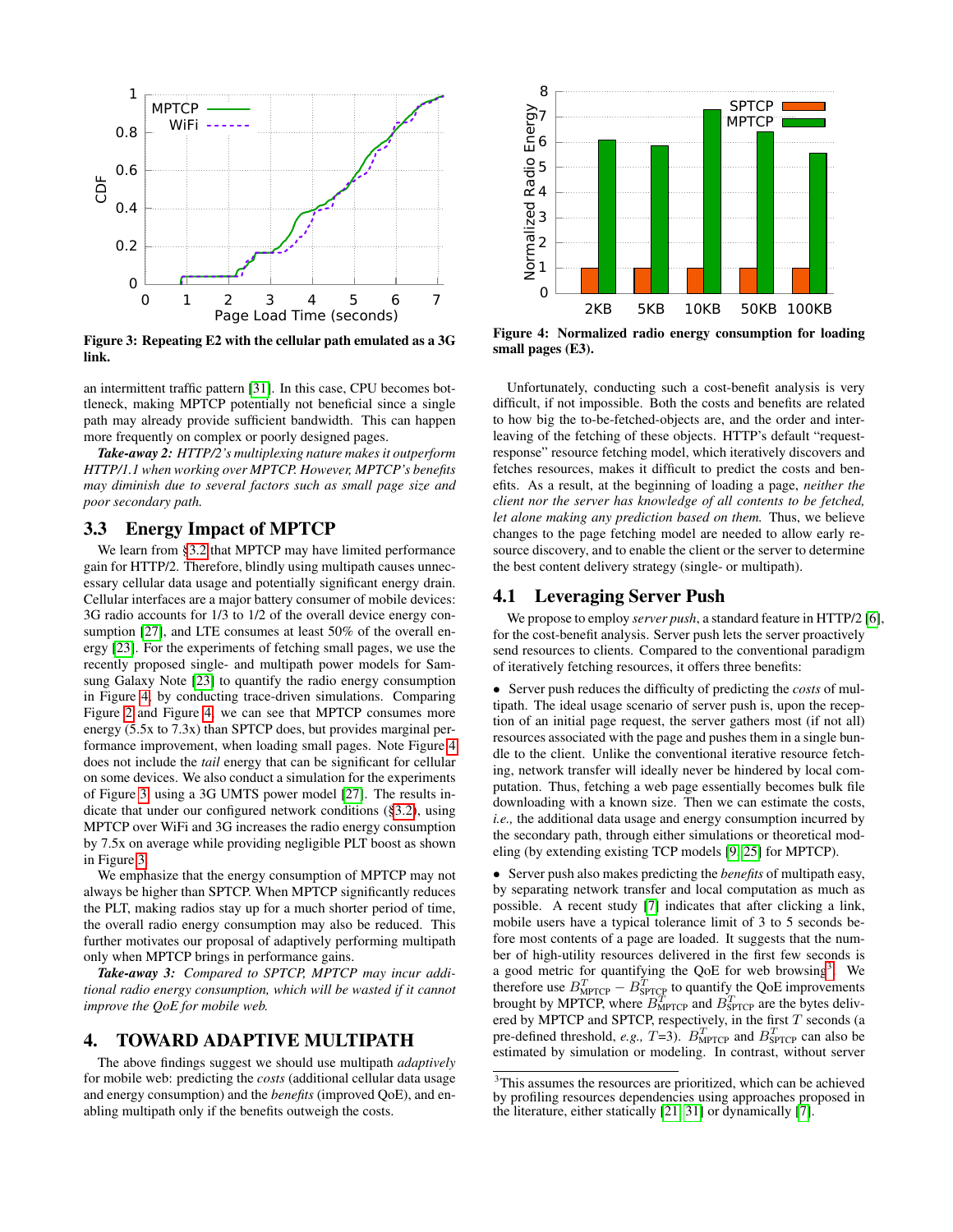

<span id="page-3-0"></span>push, the local computation and network transfer are tightly coupled, leading to potentially intermittent traffic patterns that make  $B<sub>SPTCP</sub><sup>T</sup>$  and  $B<sub>MPTCP</sub><sup>T</sup>$  much more difficult to estimate.

• Server push also improves cellular energy efficiency, by maximizing bandwidth utilization and minimizing the "radio-on-butidle" time [\[12\]](#page-5-24). Without server push, the potentially intermittent traffic patterns force the cellular radio to stay at the high-power state for a longer period.

Realization of the above advantages assumes the majority of resources can be pushed at the beginning of loading a page. In [§5.1](#page-4-0) we argue this assumption is promisingly valid for most of today's web pages.

To demonstrate MPTCP can indeed help server push when transfer size is large, we compare the PLT of server push over SPTCP and MPTCP using five mirrored landing pages of popular websites (Experiment E4). For each resource, we add a corresponding **LINK** field to the response header of the initial page request, which makes the resource pushed by nghttpx. Figure [5](#page-3-0) clearly indicates that when server push is enabled, the PLT over MPTCP is around only half of that over SPTCP. Note that the performance of server push should be better than non-push due to the reduced network transfer time (e.g., by up to 45% over cellular networks [\[16\]](#page-5-25)).

*Take-away 4: Server push provides two key features: early resource discovery and separation between network transfer and local computation. They make it possible to perform cost-benefit analysis for multipath.*

#### <span id="page-3-2"></span>4.2 Sketch of System Design

Based on the above analysis, we present a high-level design of using multipath adaptively for mobile web.

1. The client sends the initial page request to the server over the primary WiFi path and describes the cost-benefit policies of multipath. A policy can be, for example, multipath should be used only if at least 200KB data will be transferred. It is derived from the cost-benefit analysis below. We expect the policy to be very concise (*e.g.,* one line in the HTTP header).

2. The server gathers as many resources associated with the page as possible, and then pushes them over either SPTCP or MPTCP, depending on the client's policy.

3. For the remaining resources that will not be pushed by the server, the client can either conservatively fetch them over a single path, or use the same policy as server push. We expect there are none or not many of such resources, and they incur limited impact on user's experience (*e.g.,* they may be advertisements and periodic background pings).



<span id="page-3-1"></span>Figure 6: Illustration of the proposed cost-benefit analysis.

Next, we describe how to conduct the cost-benefit analysis. As shown in Figure [6,](#page-3-1) before sending a page request, the client derives the *cost* functions of additional cellular data usage and energy consumption (if any, compared to SPTCP over WiFi). Several factors affect the costs: both paths' characteristics (latency, bandwidth, loss, *etc.*), the power models of both interfaces, and their current radio states (turning on the radios costs energy). We can obtain such information from mobile devices (*e.g.,* RRC states [\[30\]](#page-5-26) and signal strength) and by lightweight passive measurement on the client. The client also derives a *benefit* function  $B_{\text{MPTCP}}^T - B_{\text{SPTCP}}^T$ , which is the additional bytes MPTCP can deliver in the first  $T$  seconds compared to SPTCP, under the current network conditions and radio states ([§4.1\)](#page-2-4). With external factors (network conditions, power models, and radio states) known, the only variable in both the cost and benefit functions is the size of pushed resources. We exemplify an empirically derived model in Figure [7,](#page-4-1) which visualizes the percentage of bytes transferred over LTE as a function of WiFi and LTE latencies, for downloading a 1MB file. The baseline is our multipath testbed configuration ([§2\)](#page-0-1) without any additional latency. X and Y axes are the additional latency added to each path. Except for few outliers, we see clearly predictable patterns: more bytes traverse the LTE path as the RTT ratio between WiFi and LTE becomes larger. Developing detailed methodologies is part of our ongoing work.

Subsequently, based on the functions and user-specified highlevel requirements, the client generates a compact cost-benefit policy and embeds it into the initial page request. The simplest policy consists of a threshold  $\theta_1$ , dictating the server to use multipath only when the push size is larger than  $\theta_1$ . If the client concerns excessive energy and/or monetary cost, it may send another threshold  $\theta_2$ , asking the server to limit the cellular data usage. The values of  $\theta_1$  and  $\theta_2$  depend on not only the characteristics of both paths, but also user's preference. For example, if the phone is charging and the user has sufficient quota for her cellular data, a small  $\theta_1$  and a large  $\theta_2$  can be applied. The server will then simply follow the policy and use multipath accordingly.

We summarize the adaptive nature of our scheme by revisiting the three scenarios in [§3.2,](#page-1-4) where MPTCP may not be able to improve the performance of mobile web. The small page size and the poor quality of the secondary path are taken into account by  $\theta_1$ and  $\theta_2$ , which are dynamically determined based on network conditions. The third one (interleaved computation and data transfer) is addressed by server push that decouples both factors.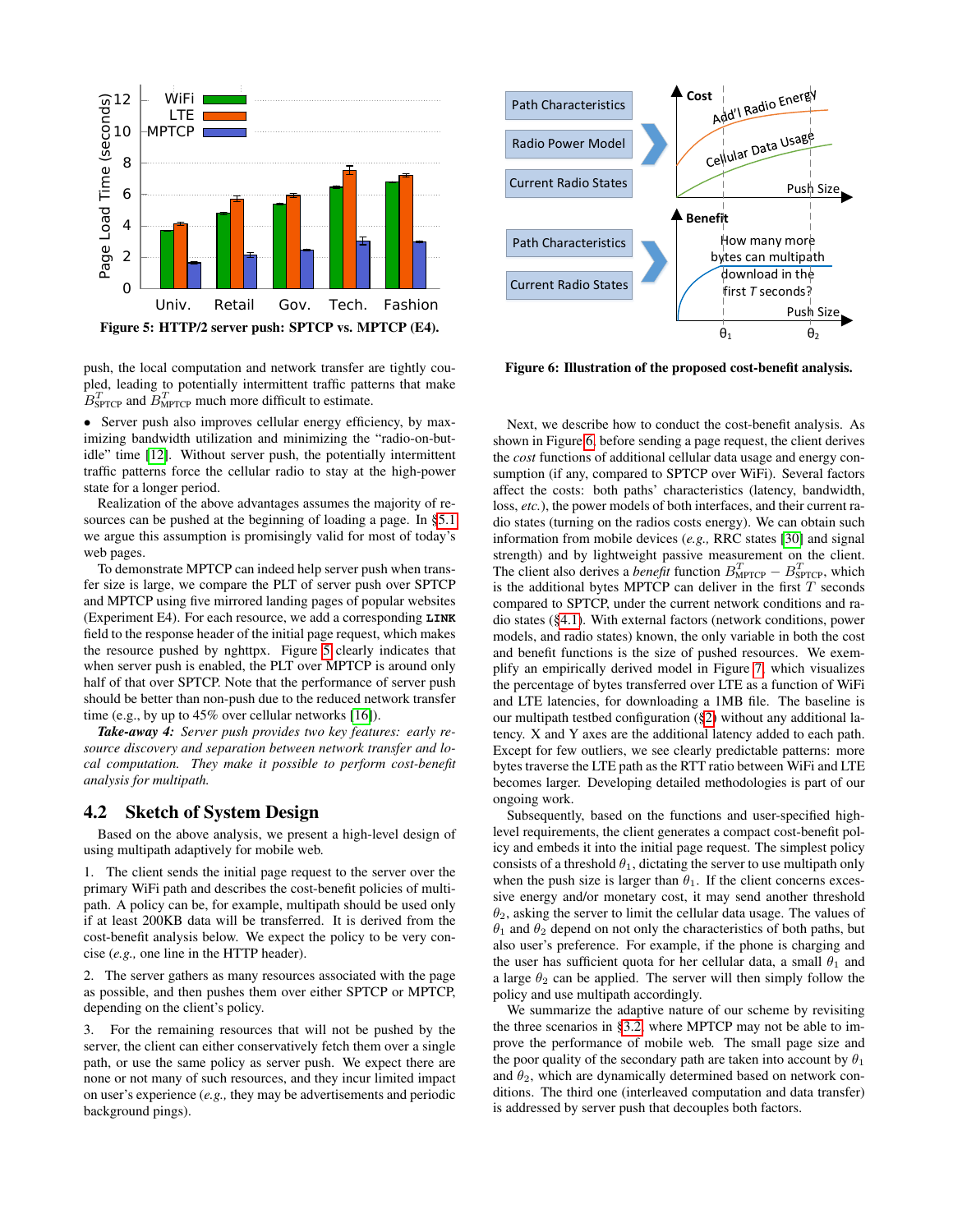

<span id="page-4-1"></span>Figure 7: Example of an empirical model based on WiFi/LTE latencies.

#### 5. DISCUSSION

We discuss several practical issues in this section.

#### <span id="page-4-0"></span>5.1 Determining What to Push

Determining what resources to push is a non-trivial task. Pushing unwanted data incurs bandwidth overhead, while pushing less data than needed reduces the performance gain. This problem is not specific to multipath, since server push is a general optimization approach.

We did not find any literature that provides detailed methods of how to select the resources to push. We thus give some guidelines here. First, usually a majority of resources have their URLs embedded in the HTML page (the page itself can be either statically or dynamically generated). Based on our measurements of popular sites' pages, the fraction of bytes of statically embedded resources ranges from less than 50% to 100%. Second, we can generate the set of resources requested dynamically by JavaScript *without peruser customization* using a simple black-box approach, such as having several bots load the same page and taking an intersection of what they get. Third, the remaining resources are dynamically generated for a specific client, such as advertisements generated from a cookie. Usually large objects (*e.g.,* images and fonts) are not likely to be customized, and we thus expect pushing the resources described above can already achieve most of the performance gain for many sites. Finally, the server can obtain the set of resources already cached by the clients using existing cache synchronization mechanisms, such as MetaPush [\[16\]](#page-5-25) and Cache Hints [\[20\]](#page-5-27). These resources will not be pushed. Thus, we believe for websites without substantial per-user customization, most of their resources can be accurately identified and pushed.

# 5.2 Working with MPTCP

Our system can use the existing MPTCP protocol implementation [\[24\]](#page-5-6) with minor changes.

Secondary Subflow Establishment. In the default MPTCP, shortly after establishing the primary subflow, the client will start the secondary subflow. In our case, the client needs to hold off, and wait for the server to determine whether to establish the secondary subflow. However, this generally useful mechanism, which also allows

the server to manage subflows, is missing in today's MPTCP. It can be realized by slightly modifying MPTCP as follows. (1) The client uses a socket option to inform its MPTCP stack to hold off establishing the secondary subflow. (2) When establishing the primary subflow, the client informs the server about its cellular interface's address ID through **ADD\_ADDR**. (3) When the server decides to establish the secondary subflow, it sends **MP\_JOIN+**, a new message similar to **MP\_JOIN** but including the client's cellular address ID, over the *primary* subflow. Note that directly sending a downlink **MP\_JOIN** to the client's cellular interface may not work due to NAT and firewalls that prevail in today's cellular networks. Subsequent secondary subflow handshake remains unchanged.

Congestion Control (CC). When multipath is used in datacenter networks, due to fairness considerations, subflows' CC algorithms are coupled [\[32\]](#page-5-28). In mobile world, since WiFi and cellular are heterogeneous access networks, their CC can be decoupled (*e.g.,* each independently runs standard TCP CUBIC) to maximize both paths' bandwidth utilization [\[18\]](#page-5-29). MPTCP also supports decoupled CC.

## 5.3 Deployment using a MPTCP Proxy

Since most of today's web servers do not support MPTCP or use server push, one way to quickly deploy our scheme is to use a proxy. In this configuration, MPTCP and HTTP/2 server push are used between the proxy and the client, and regular HTTP/1.1 or non-push HTTP/2 over a single path is used between the proxy and remote server. Upon the reception of a page request, the proxy iteratively fetches contents (including parsing JavaScript) on behalf of the client (which only issues the initial request). Similar approaches already exist in several cloud-based browsing solutions [\[4,](#page-5-1) [28\]](#page-5-4). The proxy further needs to measure the overall page size, based on which it decides whether to use multipath or not, and then pushes the resources to the client accordingly. It may take time for the proxy to fetch and parse the resources before pushing them out in a bundle, leading to additional wait time on the client. We expect these proxies to be computationally powerful, and have low-latency links to web servers, making the additional delay small. The issue can be further mitigated by proxy-side caching and other optimizations.

#### 5.4 Other Issues

System Overhead. In our design, to make the scheme scalable, all measurements and the cost-benefit analysis are performed on the client side. One potential concern is its incurred overhead. We expect it to be low due to several reasons: a client needs to perform only passive and lightweight measurements; the multipath policy is very simple; and we can generate the models offline and reuse them. We plan to thoroughly evaluate the client-side overhead in our future work.

Policy and primary interface. We have not explicitly considered the data usage of LTE services, which can be incorporated into the policies for determining  $\theta_1$  and  $\theta_2$  as described in [§4.2.](#page-3-2) Also, in this study we always use WiFi as the primary interface. Changing it to cellular may improve the file download time [\[13\]](#page-5-8). We leave the evaluation of its impact on web performance in our future work.

## 6. RELATED WORK

Mobile Web. Mobile web performance has been extensively investigated. For instance, Erman *et al.* [\[14\]](#page-5-30) measured the performance of HTTP and SPDY over cellular networks and studied their interactions with TCP. PARCEL [\[28\]](#page-5-4) reduces energy consumption and page load time for mobile devices through "bundled push". Klotski [\[7\]](#page-5-3) improves the quality of user experience by dynamically reprioritizing mobile web resources. Flywheel [\[5\]](#page-5-2) is Google's data